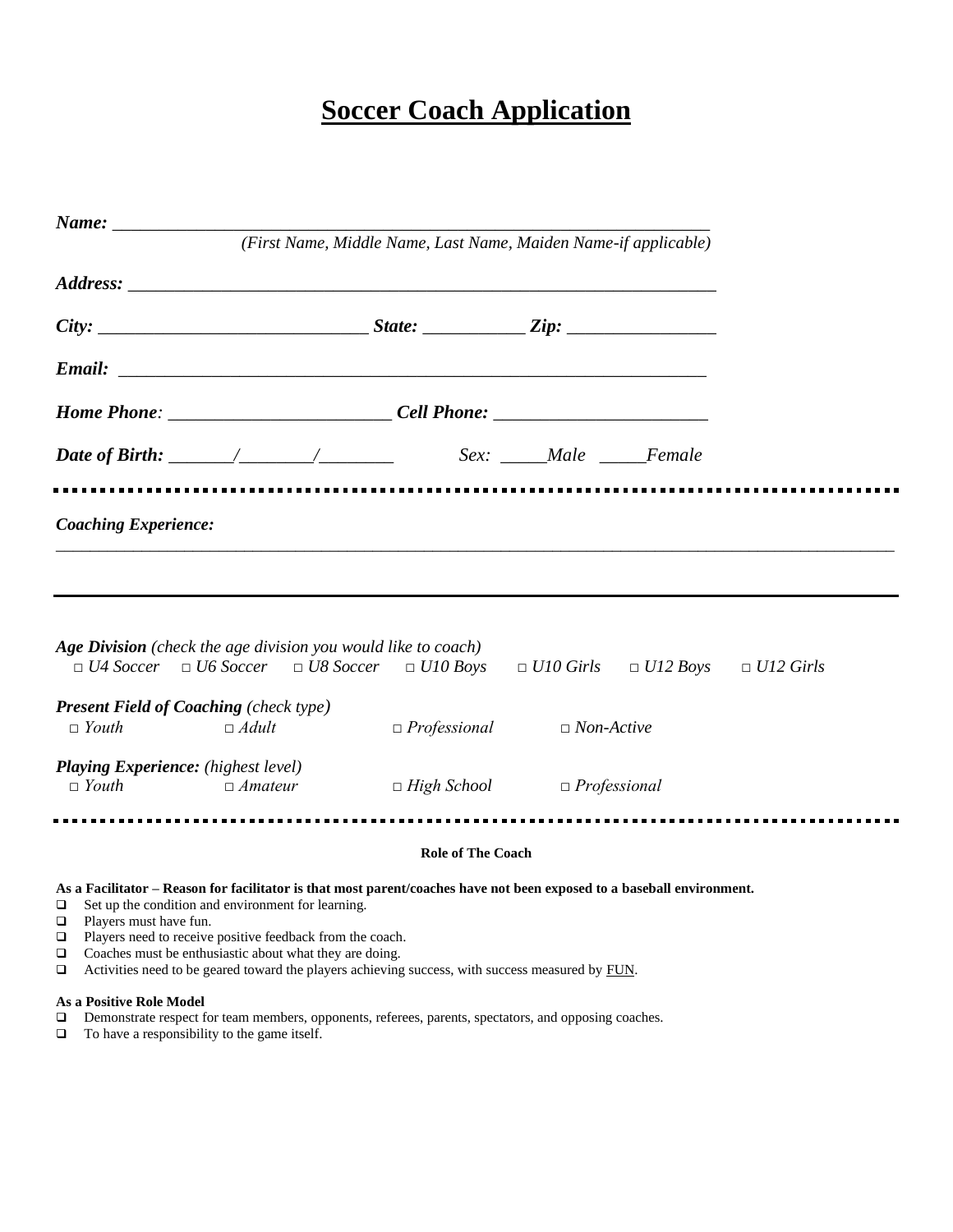## **Coach's Code of Conduct**

We all have a responsibility to promote high standards of behavior in youth athletic programs. Remember youth athletic program participation is a time for participants to develop their technical, physical, tactical, and social skills. Winning isn't everything. Play your part and observe the Clover Parks and Recreation Department's Parent and Spectator Code of Conduct & Ethics.

*On and off the field, I will:*

- Show respect to others involved in the game including game officials, opposition players, coaches, managers, spectators, and program administration staff
- Adhere to the rules and spirit of the game
- Promote fair play and high standards of behavior
- Always respect the game official's decisions
- Never enter the field of play without the officials' permission
- Never engage in public criticism of the game officials
- Never engage in, or tolerate offensive, insulting or abusive language or behavior

*When working with players, I will:*

- Place the well-being, safety, and enjoyment of each player above everything else, including winning
- Explain what I expect of players and what they can expect from me
- Ensure all parents/guardians of all players understand these expectations
- Never engage in or tolerate any form of bullying
- Develop mutual trust and respect with every player to build their self-esteem
- Encourage each player to accept responsibility for their behavior and performance
- Ensure all activities I organize are appropriate for the players' ability level, age, and maturity
- Cooperate fully with others in youth athletics (e.g. officials, doctors, and physiotherapists) for each player's best interests

*I understand that if I do not follow the Coaches Code of Conduct & Ethics, any/all of the following actions may be taken by the game officials or the Clover Parks and Recreation Department:*

- Immediate dismissal from a game
- Required to meet with program administration staff
- Placed on probation
- Suspended from attending games/activities
- Relieved of my duties as a coach

In addition, the Clover Parks and Recreation Department has adopted a No Tobacco Policy which includes electronic cigarettes. This policy states that participants and spectators must refrain from using tobacco and alternative nicotine products at all Clover Parks and Recreation Department-sponsored events and parks that are maintained by the Town of Clover.

I have read the above information and accept these conditions as part of my commitment to the Clover Parks and Recreation Department's youth athletic programs.

Coaches' Name \_\_\_\_\_\_\_\_\_\_\_\_\_\_\_\_\_\_\_\_\_\_\_\_\_\_\_\_\_\_\_\_\_\_\_\_\_\_\_\_\_\_\_\_\_\_\_\_\_\_\_\_\_\_ Date \_\_\_\_\_\_\_\_\_\_\_\_

Coaches' Signature